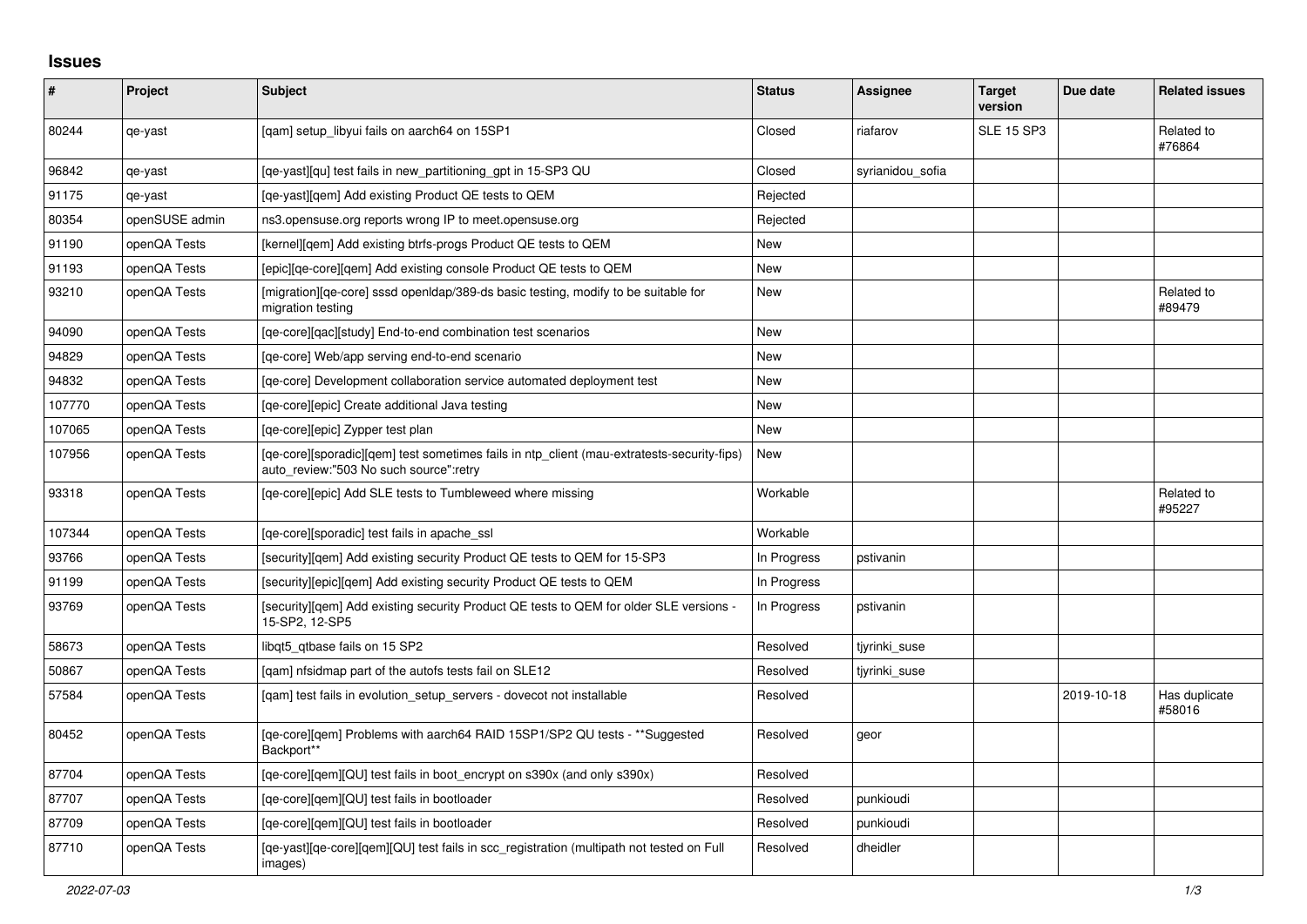| $\vert$ # | Project        | <b>Subject</b>                                                                                      | <b>Status</b> | <b>Assignee</b> | <b>Target</b><br>version | Due date | <b>Related issues</b>                                                                                                                                                                  |
|-----------|----------------|-----------------------------------------------------------------------------------------------------|---------------|-----------------|--------------------------|----------|----------------------------------------------------------------------------------------------------------------------------------------------------------------------------------------|
| 91187     | openQA Tests   | [qe-core] Add existing tomcat test module to Product QE functional                                  | Resolved      | zluo            |                          |          |                                                                                                                                                                                        |
| 106888    | openQA Tests   | [qe-core] test fails in consoletest_finish in Build 97.1                                            | Resolved      | punkioudi       |                          |          |                                                                                                                                                                                        |
| 107347    | openQA Tests   | [qe-core] test fails in system_role                                                                 | Resolved      | tjyrinki_suse   |                          |          |                                                                                                                                                                                        |
| 88231     | openQA Tests   | [qe-core][qem][kiwi][regression] Extend kiwi testing to prevent lvm problems                        | Feedback      |                 |                          |          |                                                                                                                                                                                        |
| 107350    | openQA Tests   | [qe-core] test fails in scc_registration in create_hdd_gnome                                        | Feedback      | szarate         |                          |          |                                                                                                                                                                                        |
| 87713     | openQA Tests   | [qe-yast][qe-core][qem][QU] test fails in scc_registration (multipath not tested on Full<br>images) | Rejected      | mgrifalconi     |                          |          |                                                                                                                                                                                        |
| 91178     | openQA Tests   | [kernel-default][qem] Add existing kernel Product QE tests to QEM                                   | Rejected      |                 |                          |          |                                                                                                                                                                                        |
| 107341    | openQA Tests   | [ge-core] test fails in vnc two passwords                                                           | Rejected      |                 |                          |          | Related to<br>#64568                                                                                                                                                                   |
| 91172     | qe-yast        | Add existing QEM YaST tests to Product QE                                                           | New           |                 | Current                  |          |                                                                                                                                                                                        |
| 91196     | qe-yast        | Add existing qe-yast Product QE tests to QEM                                                        | New           |                 | Current                  |          |                                                                                                                                                                                        |
| 97289     | qe-yast        | [qem][qu] test fails in await_install in 15-SP3 QU                                                  | Blocked       | JERiveraMoya    | Current                  |          |                                                                                                                                                                                        |
| 98805     | qe-yast        | Missing schedule qam/QR/15-SP3/ext4\@yast-xen-pv.yaml                                               | Closed        | oorlov          | Current                  |          |                                                                                                                                                                                        |
| 98811     | qe-yast        | 15-SP3 QU1 test fails in validate_multipath - topology changed                                      | Closed        | geor            | Current                  |          | Related to<br>#97766                                                                                                                                                                   |
| 99159     | qe-yast        | 15-SP3 QU minimal+proxy_SCC-postreg_SUSEconnect is not correctly configured.                        | Closed        | oorlov          | Current                  |          |                                                                                                                                                                                        |
| 87716     | qe-yast        | [qem][QU] test fails in scc_registration (Full image)                                               | Rejected      | riafarov        | future                   |          |                                                                                                                                                                                        |
| 56789     | openQA Project | New needles from git repository not working with openga-clone-custom-git-refspec                    | New           |                 | future                   |          | Related to<br>#57962, Related<br>to #58289,<br>Related to<br>#54965, Related<br>to #58574,<br>Related to<br>#59184, Related<br>to #70333,<br>Related to<br>#91905, Copied<br>to #59330 |
| 89479     | openQA Tests   | [qe-core] test fails in sssd - Fix sssd testing with openIdap, remove use of python-pam             | Resolved      | tonyyuan        | QE-Core:<br>Ready        |          | Related to<br>#55115, Related<br>to #13168.<br>Related to<br>#93210                                                                                                                    |
| 89503     | openQA Tests   | [qe-core] Schedule thunderbird tests for sp1 and sp2                                                | Resolved      | dheidler        | QE-Core:<br>Ready        |          | Related to<br>#75409                                                                                                                                                                   |
| 90329     | openQA Tests   | [qe-core] 15SP2 QU - test fails in raid_gpt on ppc64le                                              | Resolved      | geor            | QE-Core:<br>Ready        |          | Related to<br>#95117                                                                                                                                                                   |